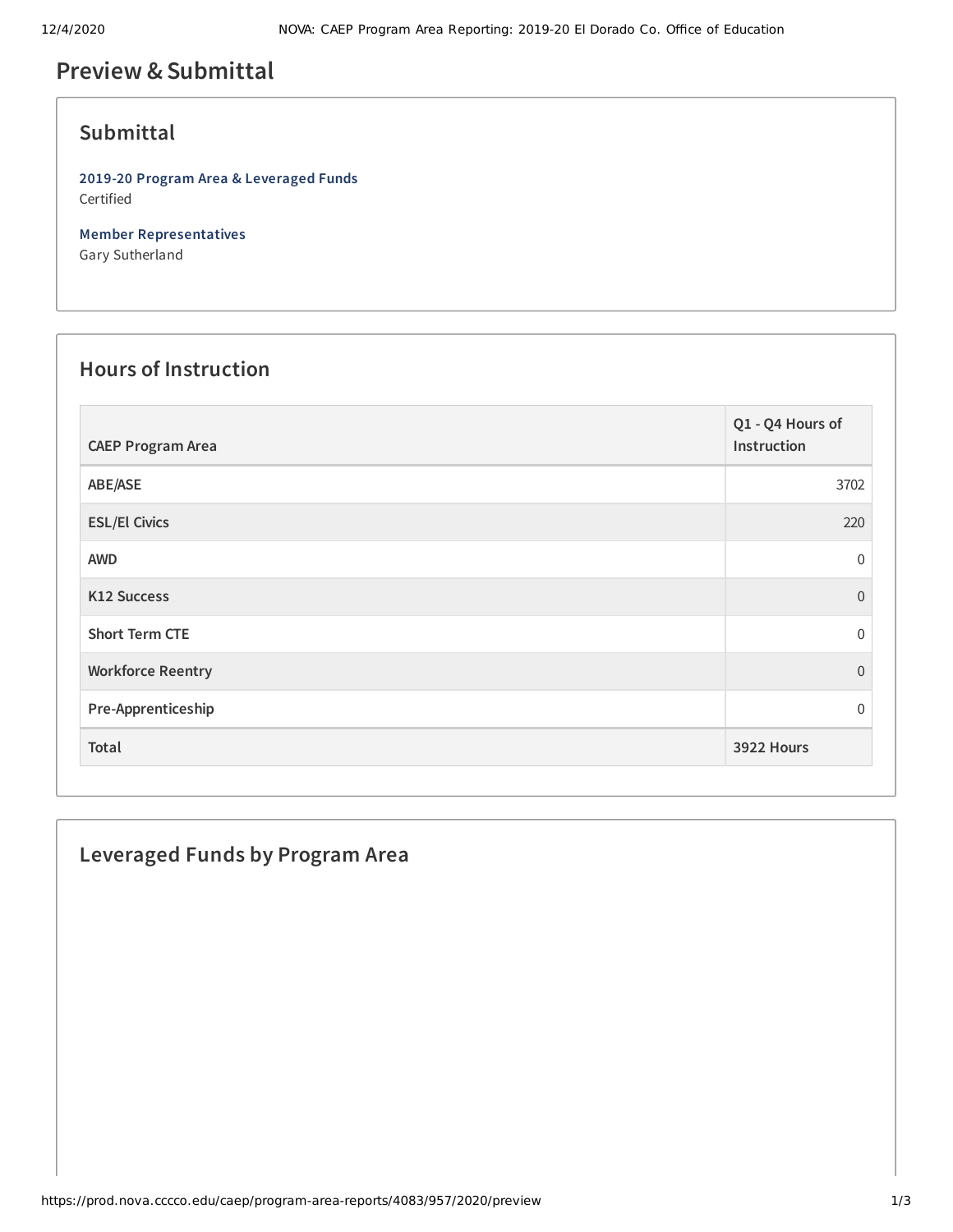| Fund                                         | <b>ABE/ASE</b> | ESL/El<br><b>Civics</b> | <b>AWD</b>            | K12<br><b>Success</b> | <b>Short</b><br><b>Term</b><br><b>CTE</b> | Workforce<br>Reentry | Pre-<br>Apprenticeship | <b>Totals</b> |
|----------------------------------------------|----------------|-------------------------|-----------------------|-----------------------|-------------------------------------------|----------------------|------------------------|---------------|
| California Adult<br><b>Education Program</b> | \$220,304      | \$14,290                | Not<br>Entered        | Not<br>Entered        | Not<br>Entered                            | Not Entered          | Not Entered            | \$234,594     |
| <b>CalWORKs</b>                              | \$22,233       | Not<br>Entered          | Not<br>Entered        | Not<br>Entered        | Not<br>Entered                            | Not Entered          | Not Entered            | \$22,233      |
| <b>NonCredit</b>                             | Not<br>Entered | <b>Not</b><br>Entered   | <b>Not</b><br>Entered | <b>Not</b><br>Entered | Not<br>Entered                            | Not Entered          | Not Entered            | \$0           |
| <b>Perkins</b>                               | Not<br>Entered | Not<br>Entered          | Not<br>Entered        | Not<br>Entered        | Not<br>Entered                            | Not Entered          | Not Entered            | \$0           |
| <b>LCFF</b>                                  | Not<br>Entered | Not<br>Entered          | Not<br>Entered        | Not<br>Entered        | Not<br>Entered                            | Not Entered          | Not Entered            | \$0           |
| Fees                                         | Not<br>Entered | Not<br>Entered          | Not<br>Entered        | Not<br>Entered        | Not<br>Entered                            | Not Entered          | Not Entered            | \$0           |
| K12 Adult Ed Jail<br><b>Funds</b>            | \$15,894       | <b>Not</b><br>Entered   | <b>Not</b><br>Entered | Not<br>Entered        | <b>Not</b><br>Entered                     | Not Entered          | Not Entered            | \$15,894      |
| <b>WIOA II</b>                               | Not<br>Entered | Not<br>Entered          | Not<br>Entered        | Not<br>Entered        | <b>Not</b><br>Entered                     | Not Entered          | Not Entered            | \$0           |
| Contracted<br><b>Services</b>                | \$112,852      | <b>Not</b><br>Entered   | Not<br>Entered        | Not<br>Entered        | Not<br>Entered                            | Not Entered          | Not Entered            | \$112,852     |
| <b>Totals</b>                                | \$371,283      | \$14,290                | \$0                   | \$0                   | \$0                                       | \$0                  | \$0                    | \$385,573     |

# **Certification**

**28 Capital Adult Education Regional Consortium - Primary Contact**

**Branka Marceta 2282587** Director [bmarceta@scoe.net](mailto:bmarceta@scoe.net)

**Bethany Ely** Coordinator [bely@scoe.net](mailto:bely@scoe.net)

#### Approved by Branka Marceta 2282587

**12/04/2020 12:09 PM PST**